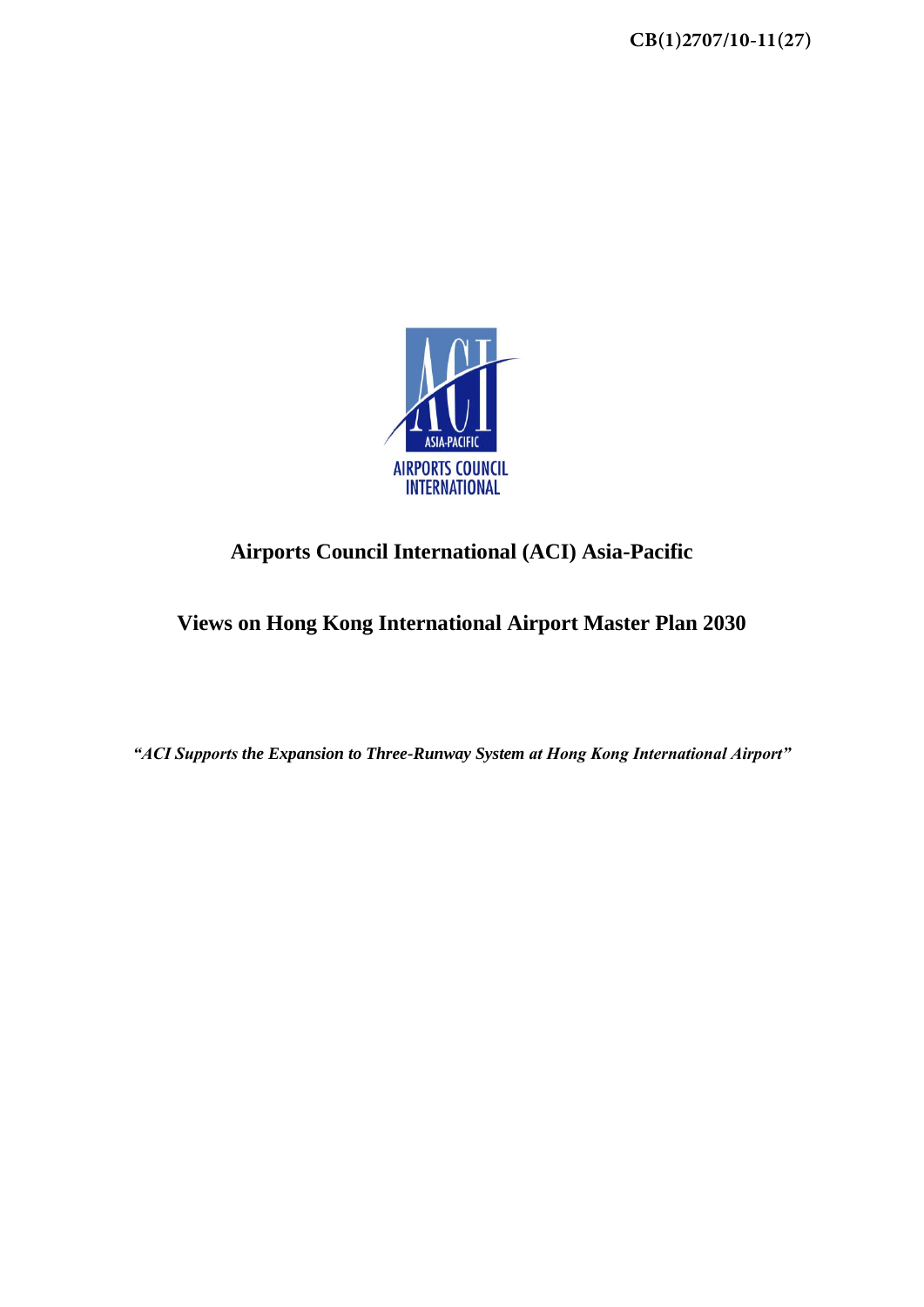**This paper is submitted by Airports Council International (ACI) Asia-Pacific to the Legislative Council of the HKSAR for the Panel of Economic Development Meeting to be held on 19 July 2011 in reviewing of the Hong Kong International Airport Master Plan 2030.** 

## *About Airports Council International (ACI)*

*Established in 1991, ACI is the only association of the world's airports. ACI is a non-profit organization whose prime purpose is to advance the interests of airports and to promote professional excellence in airport management and operations. As the voice of the world's airports, ACI represents the collective positions of our members operating over 1650 airports worldwide.* 

*ACI Asia-Pacific, one of the five ACI regions, is based in Hong Kong and represents the interest of 95 members who operate over 480 airports in the Asia-Pacific Region which spans the Middle East, former CIS States, the Indo-Pakistan subcontinent, Northeast and Southeast Asia, Oceania, the Pacific Islands and Hawaii.* 

# **Our Views**

ACI for many years has highlighted the need for airports worldwide to build new capacity to meet an anticipated growing global traffic over the next decades. Airport congestion threatens to erode the role of airports as engines of economic growth, and their key role in underpinning global tourism, trade and investment flows.

ACI has applauded the decisions of some governments to move ahead boldly with plans for new infrastructure. With regard to the Hong Kong International Airport Master Plan 2030, ACI supports the option of Expansion to Three-Runway System at Hong Kong International Airport due to its importance to the long term economic and social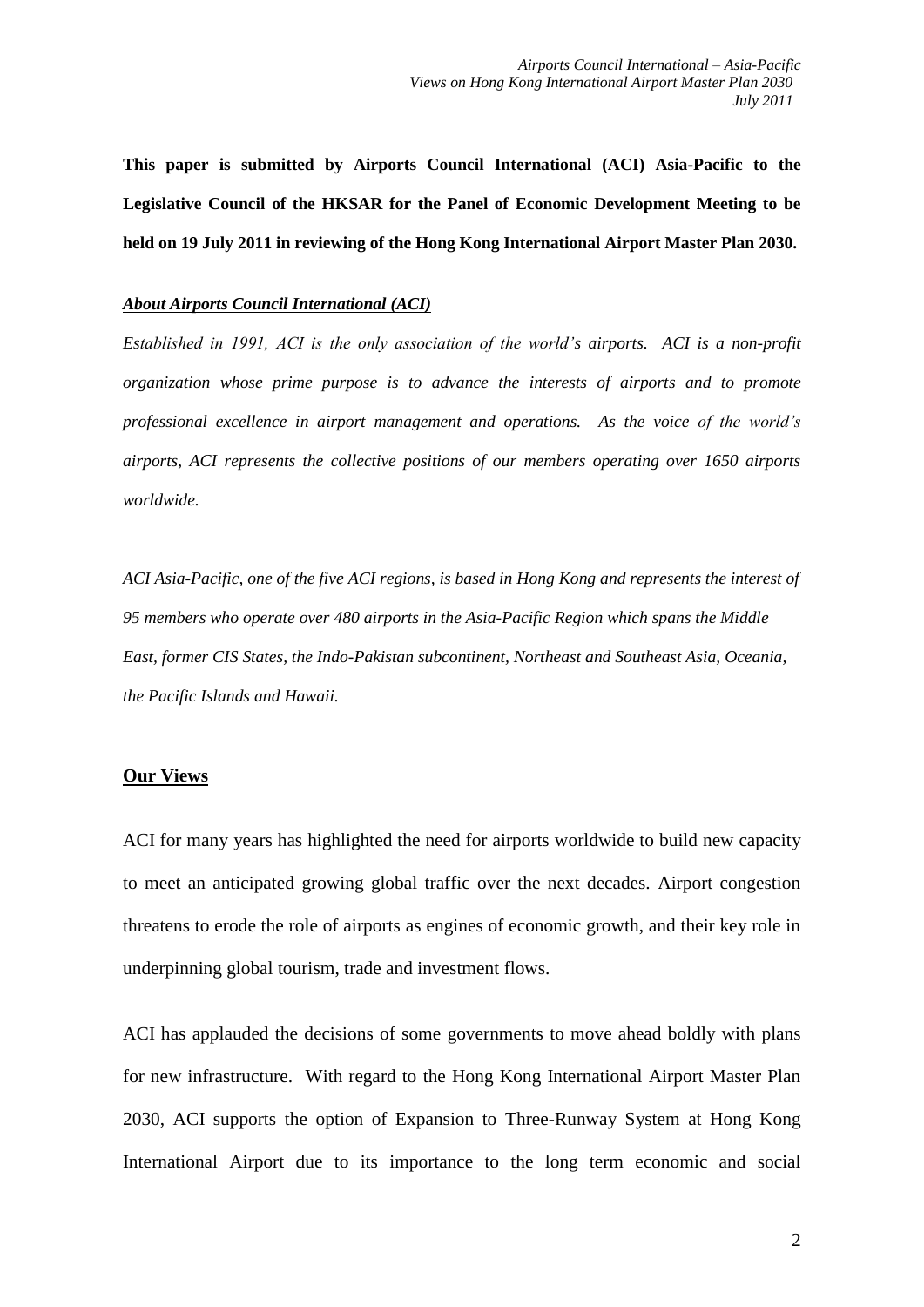development of Hong Kong and the region. The expansion is vital to strengthen the airport's role as a major air passenger hub, and to consolidate its current position as the world's number one airport in terms of international cargo tonnage.

We wish to express the following views in support of the expansion to a three-runway system at Hong Kong International Airport:

## **1. Meet the anticipated growing global traffic**

According to ACI Publication, *ACI Global Traffic Forecast 2009 – 2029,* published in 2011, the Asia and Pacific region is anticipating tremendous traffic growth which poses a challenge to the airports in the region. Global passenger traffic will reach 11 billion in 2029 and passenger traffic will grow by 4.1% per annum over the next 20 years. Total passenger traffic in Asia and Pacific region is expected to nearly quadruple from 1.2 billion passengers in 2009 to over 4 billion in 2029. The Asia and Pacific region will generate nearly 50% of all new global passenger demand over the next 20 years.

ACI believes that it is important for airports in the Asia and Pacific region to act promptly in response to the expected increase in traffic demand. It is essential that airports look into the traffic forecast and review its development plan with its local authorities and stakeholders to ensure there is enough capacity in its facilities to meet future demands.

## **2. Enhance airport revenues**

As air traffic increases, airport revenues will also increase. Today, non-aeronautical revenues contribute a significant portion to airport revenues. According to *ACI Airport Economics Survey 2010*, non-aeronautical revenues contribute to average 46% of airport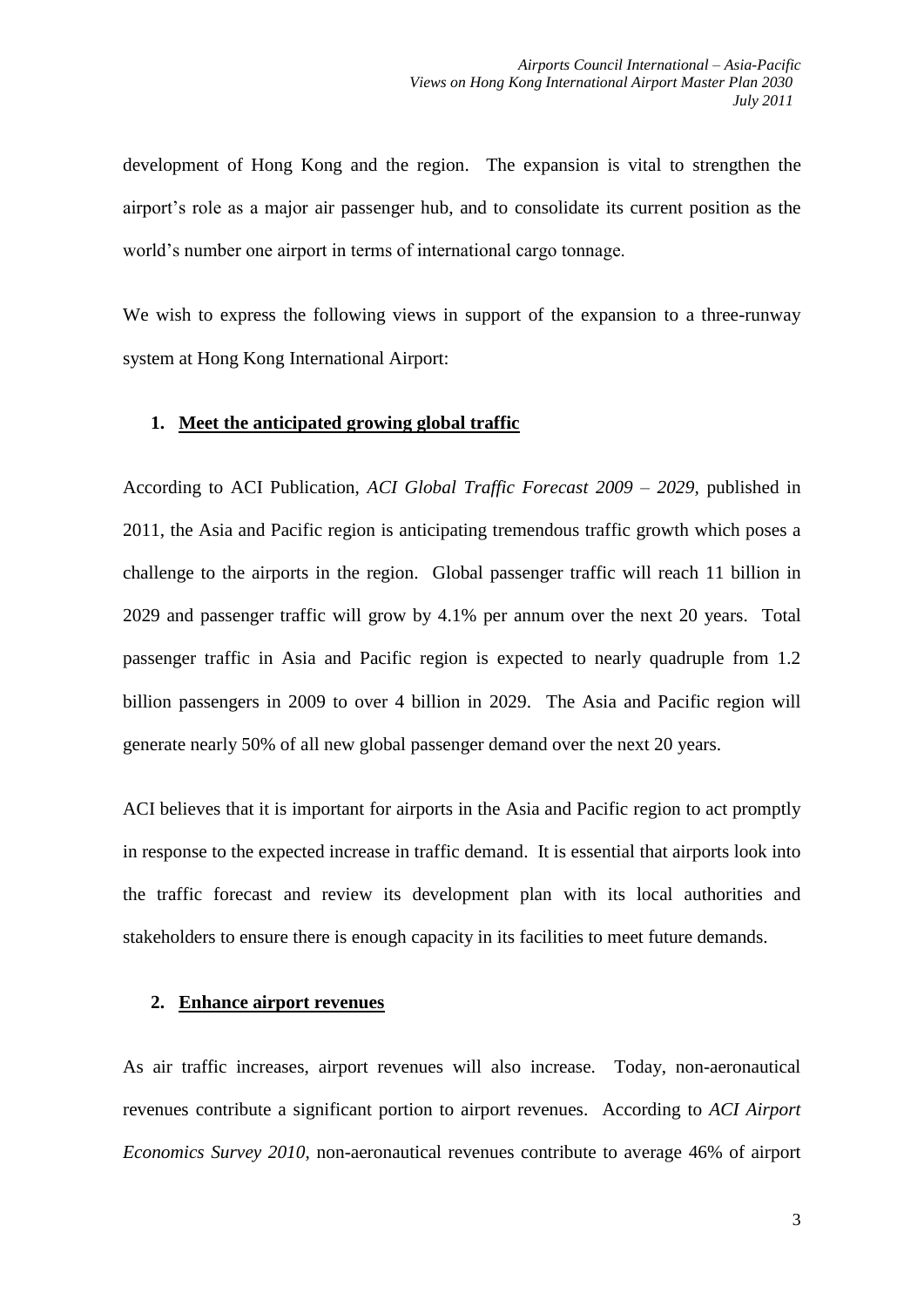revenues worldwide. The corresponding figure at airports such as Hong Kong can be as high as 60%. Although aeronautical operations are still the core business of every airport, airport income is decreasingly dependent on aircraft operations and increasingly derived from passengers and business activity in and around the airport. An airport with increased capacity will therefore generate significant amounts of revenue which will in return benefit the local economy and create new employment opportunities.

## **3. Contribute to local economy and employment**

Airports play a key role in the economic growth of the local economy. They are invaluable assets for the communities they serve. An airport can help the city's economy (finance, trade and logistics and tourism) and society to develop its full economic potential and ensure stable growth, bolstering long-term business development and employment.

According to ACI findings, there are about 4 million employees employed to work on-site at airports. In 2010, airports worldwide handled well over 5 billion passengers. ACI calculates that on average for every 1 million additional passengers at an airport, and estimated 1,000 new jobs are created. Increased cargo activity has a correspondingly beneficial effect on employment.

#### **4. Overcome the problem of scarce runway capacity**

An airport with insufficient runway capacity will need to refuse requests from airlines to land and takeoff at the specified time slots or offer airlines with alternative slots at times inconvenient to passengers or the airlines. This has been the case for Narita airport in Japan and Heathrow airport in London for some time. As the remaining few slots are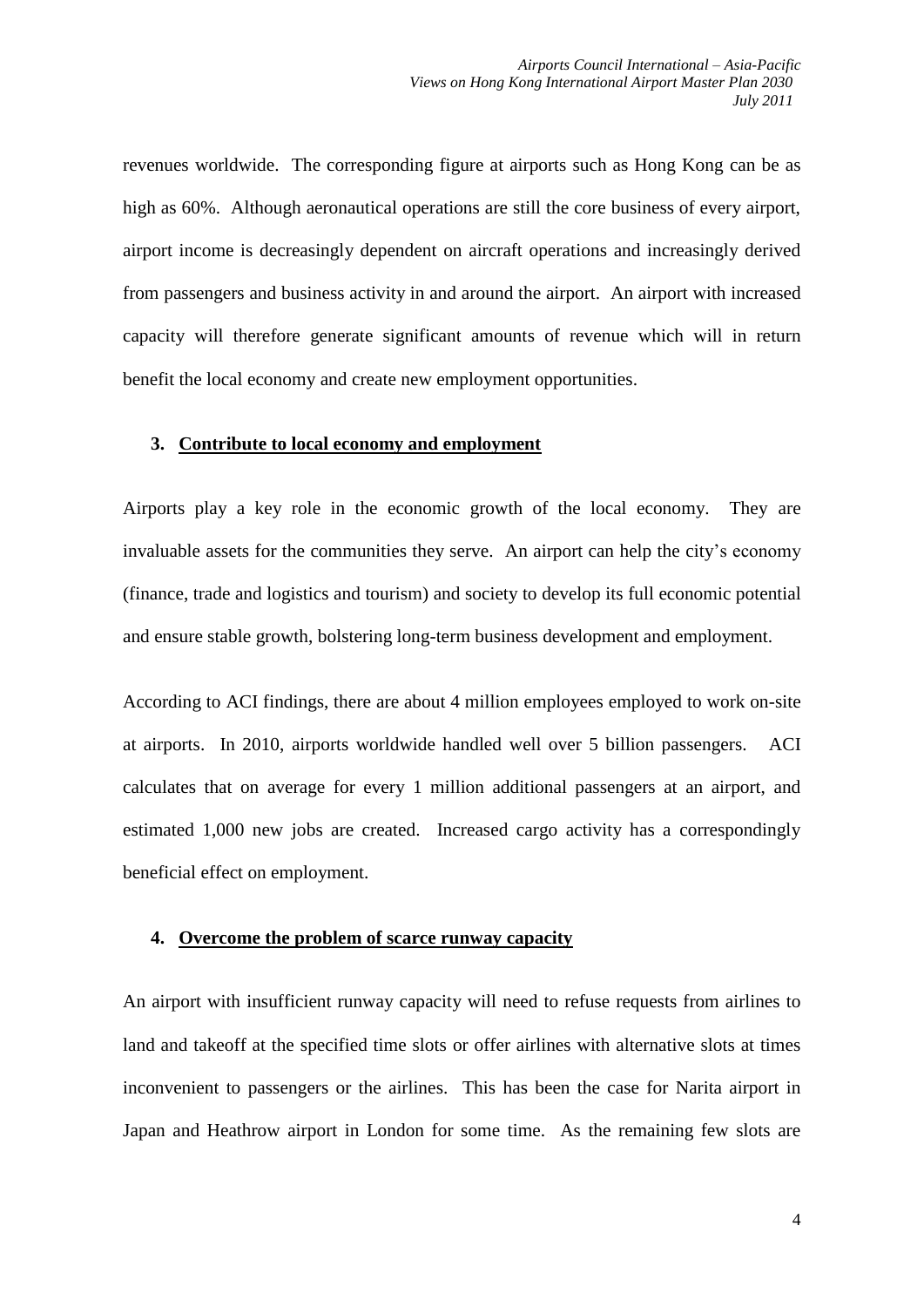being taken up, airlines will decrease frequency or even cancel the service on less profitable routes, reallocating their resources, i.e. aircraft fleet and crew, to the most profitable destinations. This could be detrimental to the competitiveness of the airport as a transport hub and the range of choices for the passengers as consumers of air transport service.

A congested runway system is also one of the major causes of air traffic delays and this can be a significant problem for the regional air transportation system. One may recall how the adverse weather in Europe and North America last winter caused severe flight delays at some very congested airports. A shortage of runway capacity at Hong Kong International Airport would have a similar impact in case of adverse weather.

# **5. Maintain Hong Kong International Airport's competitive edge**

It is true that when transport systems are efficient, they provide economic and social opportunities which in turn benefits tourisms, trade and investment flows. On the contrary, if transport systems have insufficient capacity, economic and social opportunities will be lost. Based on the examination of existing two-runway system at Hong Kong International Airport, the capacity of Hong Kong International Airport is expected to be saturated around 2020, reaching its capacity 20 years ahead of schedule of the original forecast. If we look at other nations within the region, we see aggressive strategies to build new infrastructure, particularly at Dubai and Abu Dhabi, which are trying to position themselves as future connecting hubs between Europe and the Pacific region. Failure to act now to increase capacity would erode the competitive status of Hong Kong as one of the world's leading air hub.